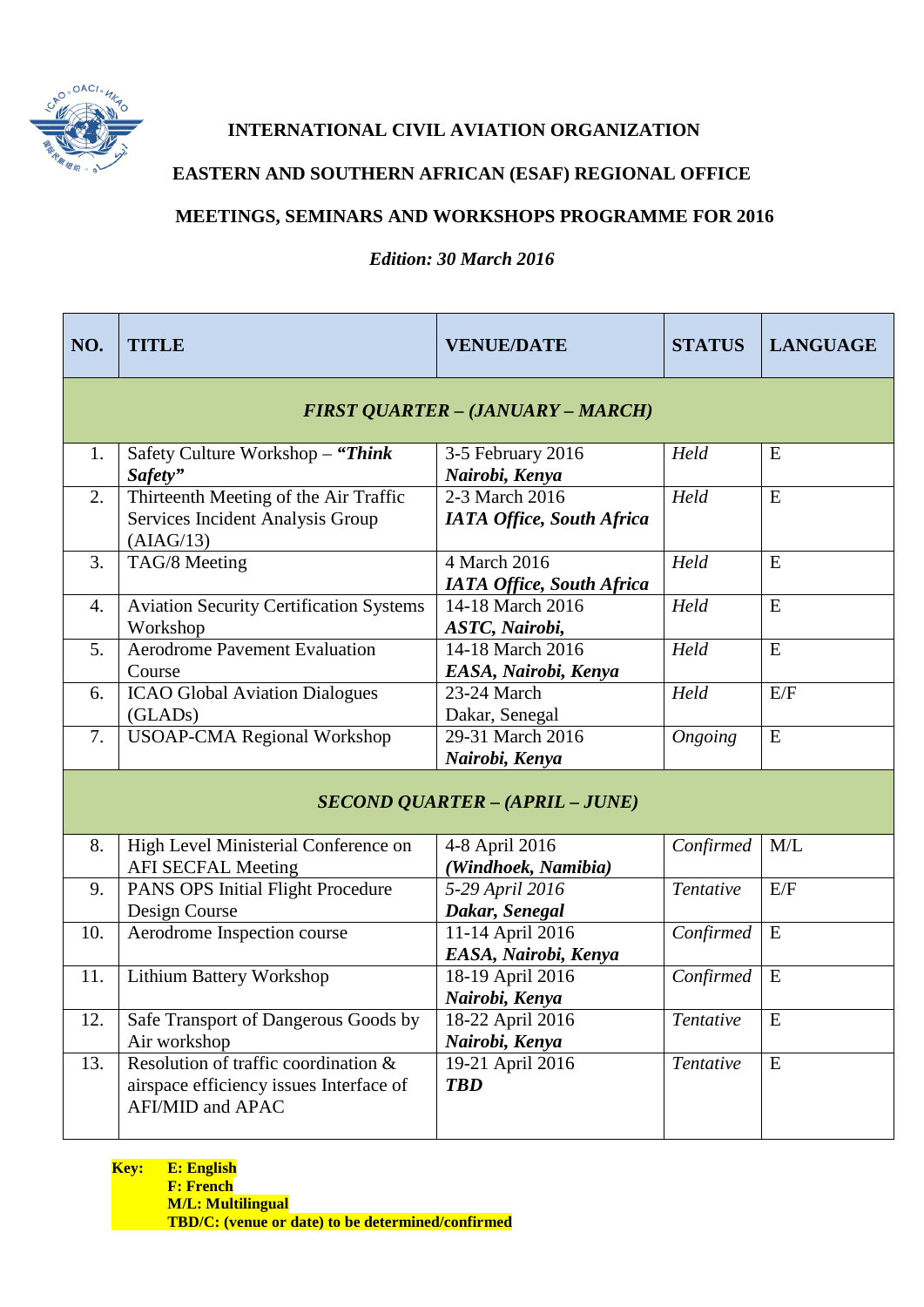| NO. | <b>TITLE</b>                                                                                                                                                                                                                                                                                                                                                                                         | <b>VENUE/DATE</b>                                             | <b>STATUS</b> | <b>LANGUAGE</b> |
|-----|------------------------------------------------------------------------------------------------------------------------------------------------------------------------------------------------------------------------------------------------------------------------------------------------------------------------------------------------------------------------------------------------------|---------------------------------------------------------------|---------------|-----------------|
| 14. | <b>Aviation Security Risk Management</b><br>Workshop                                                                                                                                                                                                                                                                                                                                                 | 19-22 April 2016<br>ASTC, Nairobi, Kenya                      | Confirmed     | E               |
| 15. | Workshop on Coordination between<br>ATS and MET                                                                                                                                                                                                                                                                                                                                                      | 20-22 April 2016<br>Nairobi, Kenya                            | Confirmed     | E               |
| 16. | First APIRG AAO Sub-Group Meeting<br>(AAO/1)                                                                                                                                                                                                                                                                                                                                                         | 25-28 April 2016<br>Nairobi, Kenya                            | Tentative     | E/F             |
| 17. | <b>AIM Symposium</b>                                                                                                                                                                                                                                                                                                                                                                                 | 10-13 May 2016<br>Accra, Ghana                                | Confirmed     | E               |
| 18. | <b>Operational Requirements for</b><br>CNS (OPREC)                                                                                                                                                                                                                                                                                                                                                   | 10-12 May 2016<br>Venue, TBD                                  | Tentative     |                 |
| 19. | AFI ANSP coordination meeting                                                                                                                                                                                                                                                                                                                                                                        | 16-17 May 2016<br>Malabo,<br><b>Equatorial Guinea</b>         | Tentative     | E               |
| 20. | PBN Airspace Design Workshop                                                                                                                                                                                                                                                                                                                                                                         | 23-27 May 2016<br>Libreville, Gabon                           | Tentative     | E/F             |
| 21. | PBN Airspace Design Workshop (This<br>is a Train the Trainer (TTT)                                                                                                                                                                                                                                                                                                                                   | 30 May - 10 June 2016<br>Nairobi, Kenya                       | Tentative     |                 |
| 22. | SAT/21 FIT Meeting                                                                                                                                                                                                                                                                                                                                                                                   | 6-10 June 2016<br>Lisbon, Portugal                            | Tentative     | E               |
| 23. | <b>Airspace Safety Coordination Meeting</b><br>for UN Agencies                                                                                                                                                                                                                                                                                                                                       | 14-16 June 2016                                               | Tentative     | ${\bf E}$       |
| 24. | <b>AFI Week Events</b><br>• $3^{rd}$ AFI Regional Safety & Security<br><b>Symposium - SECURITY</b><br>• $3^{rd}$ AFI Regional Safety & Security<br><b>Symposium - SAFETY</b><br>• Human Resources Development<br><b>Fund (HRDF) for Africa Meeting</b><br>• 17 <sup>th</sup> AFI Plan Steering Committee<br><b>Meeting</b><br>• 3 <sup>rd</sup> AFI SECFAL Plan Steering<br><b>Committee Meeting</b> | 27 June $-1$ July 2016<br>Malabo,<br><b>Equatorial Guinea</b> | Confirmed     | E/F             |
| 25. | PBN Training Workshop for ATM                                                                                                                                                                                                                                                                                                                                                                        | 27-29 June 2016<br>Kampala, Uganda                            | Tentative     | E               |
| 26. | Airspace and Aerodrome Operations<br>Sub-Group Meeting (AAO/SG/1)                                                                                                                                                                                                                                                                                                                                    | TBD/C                                                         | Tentative     |                 |
| 27. | <b>AFI Regional Aviation Security</b><br>Facilitation Group (RASFG-AFI)                                                                                                                                                                                                                                                                                                                              | TBD/C<br>Nairobi, Kenya                                       | Tentative     |                 |
| 28. | Airspace Design Workshop for<br><b>Great Lakes FIRs</b>                                                                                                                                                                                                                                                                                                                                              | <b>TBD</b><br>Kigali, Rwanda,                                 | Tentative     | E               |
| 29. | <b>Aviation Medicine Workshop</b>                                                                                                                                                                                                                                                                                                                                                                    | Dates/Venue - TBD                                             | Tentative     |                 |
| 30. | AIXM e- AIP Implementation<br>Workshop                                                                                                                                                                                                                                                                                                                                                               | TBD, Dakar, Senegal                                           | Tentative     | E               |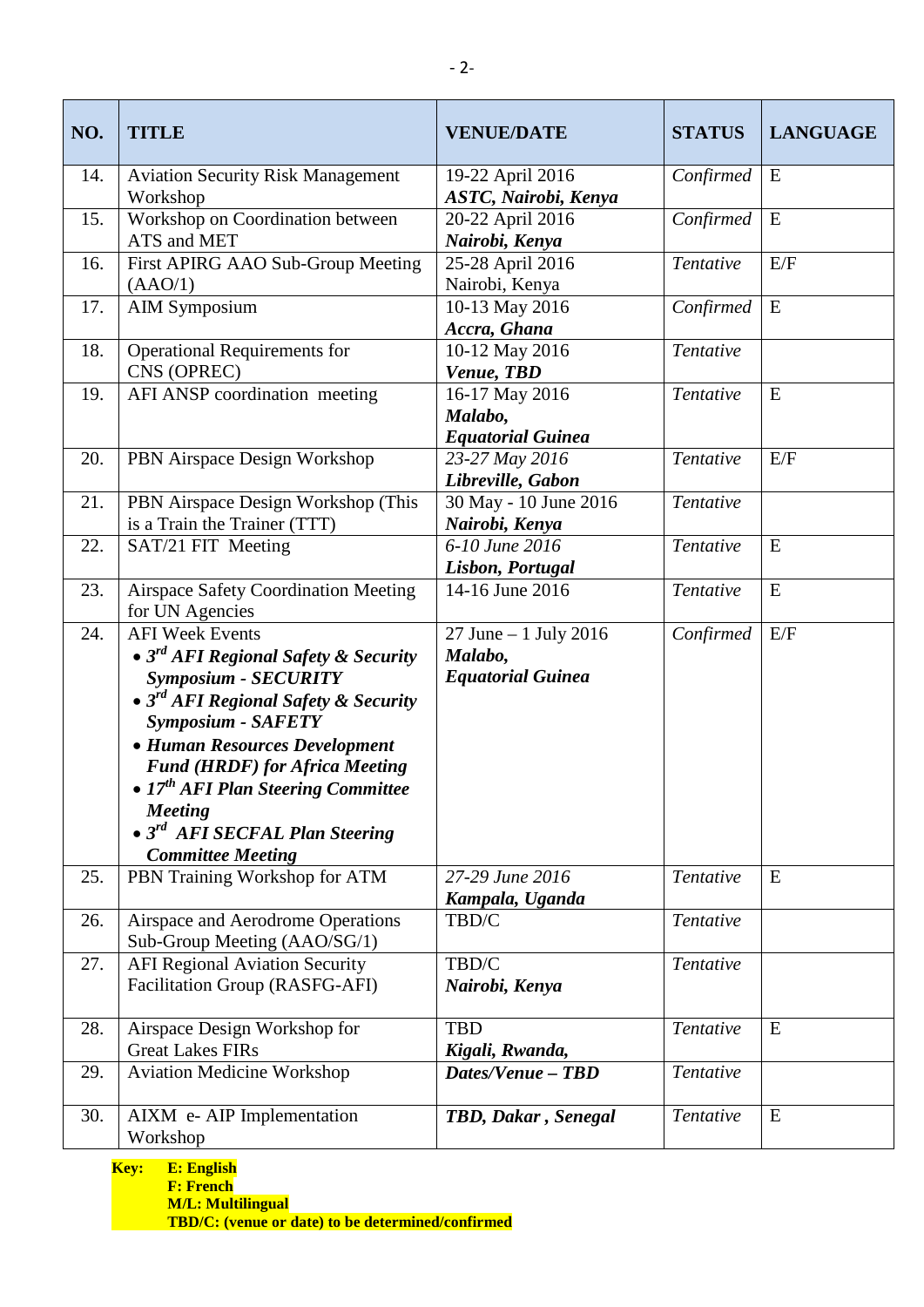| NO.                                | <b>TITLE</b>                                                                                                                                            | <b>VENUE/DATE</b>                       | <b>STATUS</b> | <b>LANGUAGE</b> |  |
|------------------------------------|---------------------------------------------------------------------------------------------------------------------------------------------------------|-----------------------------------------|---------------|-----------------|--|
| 31.                                | <b>State Safety Oversight Organization</b><br>Workshop                                                                                                  | <b>Dates/Venue - TBD</b>                | Tentative     |                 |  |
| 32.                                | Air space design and concept workshop                                                                                                                   | Dates/Venue - TBD                       | Tentative     |                 |  |
| 33.                                | <b>AVSEC Instructors Certification</b><br>Workshop                                                                                                      | <b>TBD</b>                              | Tentative     |                 |  |
| 34.                                | Start-up Workshop on the<br>implementation of AIM Projects in the<br><b>AFI</b> Region                                                                  | Dates (TBD)<br>Dakar, Senegal           | Tentative     | E               |  |
| 35.                                | First meeting of the AFI - IIM Sub-<br>Group in Nairobi, Kenya                                                                                          | Dates (TBD)<br>Nairobi, Kenya           | Tentative     | E/F             |  |
| 36.                                | <b>ATS System Capacity Assessment</b><br>& Resource Planning (ASCARP)                                                                                   | Dates TBD<br>Nairobi, Kenya             | Tentative     | ${\bf E}$       |  |
| 37.                                | AFI/MID/APAC SAR Workshop                                                                                                                               | <b>TBD</b>                              | Tentative     |                 |  |
| THIRD QUARTER - (JULY - SEPTEMBER) |                                                                                                                                                         |                                         |               |                 |  |
| 38.                                | PBN Ops Approval Workshop (a Train<br>the Trainer (TTT)                                                                                                 | 1-5 July 2016<br>Nairobi, Kenya         | Tentative     | E               |  |
| 39.                                | Certification of Aerodrome -<br>Seminar/Workshop                                                                                                        | 11-15 July 2016 (TBD)<br>Nairobi, Kenya | Tentative     |                 |  |
| 40.                                | Regional Safety Oversight Organization<br>(RSOO) and Regional Accident and<br><b>Incident Investigation Organization</b><br>(RAIO) Coordination meeting | 11-15 July 2016<br>Venue - TBD          | Tentative     |                 |  |
| 41.                                | ATS Incident Investigation and Report<br>Development Training (FAA/ICAO)                                                                                | 11-15 July 2016<br>Nairobi, Kenya       | Tentative     | E/F             |  |
| 42.                                | GSI Train-the-trainers Course (TTT)                                                                                                                     | <b>TBD</b>                              | Tentative     | E               |  |
| 43.                                | <b>ICAO Safety Tools Workshop</b>                                                                                                                       | <b>TBD</b>                              | Tentative     | E/F             |  |
| 44.                                | RVSM & Operational Safety in ATS -<br>Assistance to Resolve Immediate Safety<br>Concerns in ATS (ARISC)                                                 | <b>State with high UCR rates</b>        | Tentative     | E/F             |  |
| 45.                                | <b>Safety Management Systems course</b>                                                                                                                 | Dates/Venue - TBD                       | Tentative     |                 |  |
| 46.                                | NAVSPEC & separation minima<br>transition (NASMIT)                                                                                                      | 27-29 July 2016<br>Dakar, Senegal       | Tentative     | E               |  |
| 47.                                | <b>Contingency Planning and Operational</b><br>Coordination (CPOC)                                                                                      | 1-4 August 2016<br>Dakar, Senegal       | Tentative     | E               |  |
| 48.                                | AFI USAP-CMA Seminar                                                                                                                                    | 2-4 August 2016<br>Nairobi, Kenya (TBC) | Tentative     | E               |  |
| 49.                                | Operational Data link (CPDLC/ADS-C)<br>Seminar/Workshop                                                                                                 | 8-12 August 2016<br>Nairobi, Kenya      | Tentative     | E               |  |
| 50.                                | ICAO Safety Tools Workshop                                                                                                                              | 22-26 August 2016<br>Nairobi, Kenya     | Tentative     | E               |  |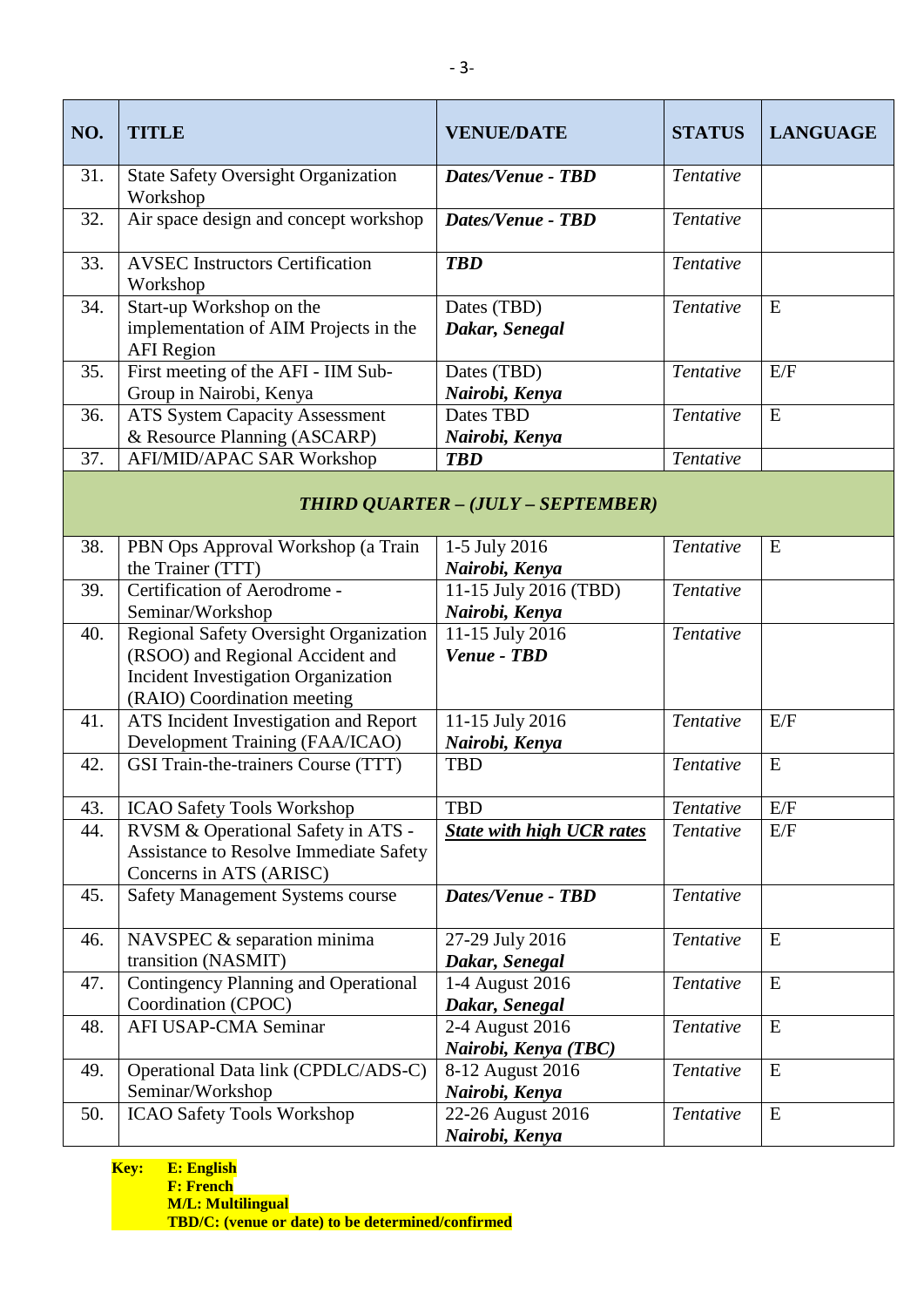| NO.                                          | <b>TITLE</b>                                                | <b>VENUE/DATE</b>                      | <b>STATUS</b> | <b>LANGUAGE</b> |  |
|----------------------------------------------|-------------------------------------------------------------|----------------------------------------|---------------|-----------------|--|
| 51.                                          | Estimation, Reporting & Monitoring of                       | 23-25 August 2016                      | Tentative     | E/F             |  |
|                                              | <b>Benefits from Operational</b>                            | Dakar, Senegal                         |               |                 |  |
|                                              | Improvements                                                |                                        |               |                 |  |
| 52.                                          | PANS OPS PBN Flight Procedure                               | 5-30 September 2016                    | Tentative     | E/F             |  |
|                                              | Design Course                                               | Nairobi, Kenya                         |               |                 |  |
| 53.                                          | Civil/Military Cooperation & FUA                            | 13-15 September 2016                   | Tentative     | ${\bf E}$       |  |
|                                              | Seminar/Workshop<br><b>AFI SSR Code Allocation</b>          | Nairobi, Kenya<br>19-22 September 2016 |               | ${\bf E}$       |  |
| 54.                                          | & Assignment Review                                         |                                        | Tentative     |                 |  |
| 55.                                          | <b>NAFISAT Supervisory Committee</b>                        | Dakar, Senegal<br>22-23 September 2016 | Tentative     | E               |  |
|                                              | Meeting (NAFISAT SVC/11)                                    | <b>Zanzibar</b>                        |               |                 |  |
| 56.                                          | <b>IWAF 2016</b>                                            | 26 September 2016                      |               |                 |  |
|                                              |                                                             | <b>Montreal Canada</b>                 |               |                 |  |
| 57.                                          | Workshop on Rescue and Fire Fighting                        | 26-30 September $2016$                 | Tentative     |                 |  |
|                                              | Services                                                    | Dakar, Senegal                         |               |                 |  |
| 58.                                          | Volcanic Ash Contingency Plan                               | 27-30 September                        | Tentative     | E/F             |  |
|                                              | (VACP) Awareness Seminar                                    | Douala, Cameroon                       |               |                 |  |
| 59.                                          | LOC-1 and UPRT Workshop                                     | <b>TBD</b>                             | Tentative     | E/F             |  |
| 60.                                          | Search and Rescue Workshop                                  | <b>Dates/Venue - TBD</b>               | Tentative     |                 |  |
| 61.                                          | RVSM & Operational Safety in ATS -                          | <b>State with high UCR rates</b>       | Tentative     | E/F             |  |
|                                              | Assistance to Resolve Immediate Safety                      |                                        |               |                 |  |
|                                              | Concerns in ATS (ARISC)                                     |                                        |               |                 |  |
| 62.                                          | PBN Airspace Concept (Airspace                              | <b>TBC</b>                             | Tentative     |                 |  |
|                                              | design)                                                     |                                        |               |                 |  |
| <b>FOURTH QUARTER - (OCTOBER - DECEMBER)</b> |                                                             |                                        |               |                 |  |
| 63.                                          | 3 <sup>rd</sup> Training Seminar on CO2 emission            | 4-7 October                            | Confirmed     | E/F             |  |
|                                              | reduction (under ICAO-EU Project)                           | Libreville, Gabon                      |               |                 |  |
| 64.                                          | <b>Aviation Security Management Course</b>                  | 3-14 October 2016                      | Tentative     |                 |  |
|                                              |                                                             | ASTC, Nairobi, Kenya                   |               |                 |  |
| 65.                                          | Training/workshop on Aviation<br><b>Training Inspectors</b> | <b>Dates/Venue - TBD</b>               | Tentative     |                 |  |
| 66.                                          | Data Origination Workshop                                   | 25-27 October 2016                     | Tentative     | E/F             |  |
|                                              |                                                             | Abidjan, Cote d'Ivoire                 |               |                 |  |
| 67.                                          | Development of SAR Plans, Legislation                       | 24-28 October 2016                     | Tentative     | E               |  |

*Nairobi, Kenya*

October 2016 *Dakar, Senegal*

*Nairobi, Kenya*

*Maputo, Mozambique*

Dates TBD

*Dates/Venue - TBD Tentative*

*Tentative* E/F

*Tentative* E

*Tentative* E/F

& Regulation for implementation

69. AFI-CAD Regional Database Service

Instructors Standardization Workshop

68. ECCAIRS technical and end users

70. ICAO Course Developers/Course

Providers Meeting

71. **PBN OPS approval Course** 

course